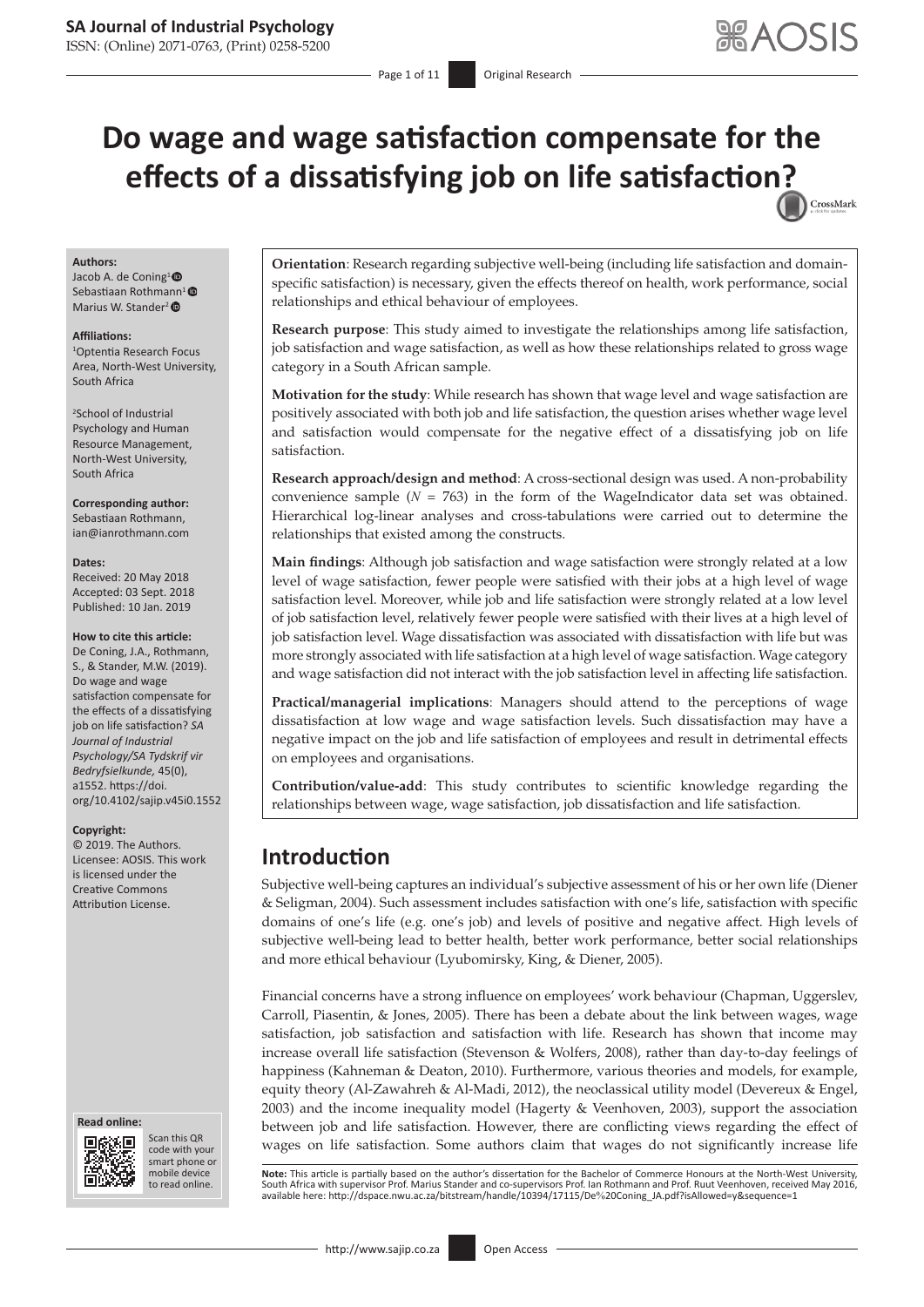satisfaction after a set amount (Kahneman & Deaton, 2010), while others claim that wages raise life satisfaction without bound (Stevenson & Wolfers, 2008).

Past research focused primarily on the impact of pay on job satisfaction (Clark, Kristensen, & Westergård-Nielsen, 2009; Danish & Usman, 2010) and the relationship between job and life satisfaction (Judge, Bono, Erez, & Locke, 2005; Judge, Locke, Durham, & Kluger, 1998). Few studies include an examination of the three constructs simultaneously. Furthermore, interactions between these constructs might exist. More specifically, while it seems that wage level and wage satisfaction are positively associated with both job and life satisfaction, the question arises whether wage level and satisfaction would compensate for the negative effect of low job satisfaction on life satisfaction. This study investigated the complex relationships among wage category (derived from a gross wage), wage satisfaction, job satisfaction and life satisfaction and examined the interactions between these constructs.

### **Life satisfaction, job satisfaction, wage satisfaction and wage level**

*Life satisfaction* refers to an overall positive evaluation of the quality of one's life (Saris, Veenhoven, Scherpenzeel, & Bunting, 1996) or the subjective enjoyment of life (Veenhoven, 2014). Overall evaluations of one's life, as well as day-to-day feelings of happiness, both independently contribute to overall life satisfaction (Rojas & Veenhoven, 2013). Satisfaction with life is a broad concept that goes beyond satisfaction with individual life domains, although it may be affected by these domains. Satisfaction with one's job and wages, for example, may contribute to life satisfaction, but it does not automatically indicate its existence (Saris et al., 1996). Employees' satisfaction with life seems to be a result of their expectations and the fulfilment of these expectations, which are affected by a socialisation process (Rojas & Veenhoven, 2013).

Job satisfaction is more closely related to satisfaction with one's job or aspects of that job, and this may vary at different points in time (Diener, Suh, Lucas, & Smith, 1999). Research has established a strong link between job and life satisfaction (Mafini & Dlodlo, 2014). Spector (1997, p. 2) defines *job satisfaction* as 'the degree to which an individual likes or is content with his or her job'. Moreover, job satisfaction can be viewed and measured based on an individual's feelings towards his or her job (Thompson & Phua, 2012), as well as the individual's thoughts regarding his or her job (Moorman, 1993). Research has shown that job satisfaction contributes to life satisfaction (Dogan & Çelik, 2014). While wage is often seen as a predictor of job satisfaction, its effects may depend on contextual factors (Carr & Mellizo, 2013).

In terms of direct income, the concept of *utility* is often used to explain the link between income and satisfaction. Utility, in an economic sense, refers to the perceived ability of an item to satisfy an individual's needs or wants (Oxford University Press, 2015). The neoclassical utility model states that individuals are driven to maximise their utility (Devereux & Engel, 2003), which can be done, in part, by increasing their wage. The assumption is that the higher an individual's wage, the more he or she can spend on satisfying his or her needs, which would result in increased satisfaction. Research suggests that life satisfaction coincides well with utility (Silva, De Keulenaer, & Johnstone, 2012).

The theory of compensating wage differentials is based on utility theory and represents another attempt to explain the link between wages and satisfaction. According to this theory, individual utility is derived from both wages and nonfinancial job aspects (Böckerman, Ilmakunnas, & Johansson, 2011). This approach explains the existence of wage differentials where a firm pays a higher wage and/or allowance to compensate for less favourable non-financial job aspects.

Not all researchers agree with the wages and life satisfaction link. Easterlin found that increasing individuals' income did not necessarily increase their life satisfaction (Clark, Frijters, & Shields, 2008; Easterlin & Angelescu, 2009). Several studies have since contradicted Easterlin's paradox (Sacks, Stevenson, & Wolfers, 2010, 2012; Stevenson & Wolfers, 2013). Stevenson and Wolfers (2008) found that the effect of wage on life satisfaction was stronger for absolute income and that income comparisons played a more limited role. Comparison income still appeared to play a role, however. Paul and Guilbert (2013) found that peer group income had a significant negative effect on life satisfaction.

Research indicates that wage satisfaction involves both satisfaction with wage amount and the wage process (Brown & Huber, 1992). The social sciences often view wages in terms of a comparison among individuals. This implies that an individual's satisfaction with his or her wages is based on his or her perception of how well or poorly these compare to the income of others (Clark et al., 2009). Research has shown that reference-group pay is as important as own pay (Ferrer-i-Carbonell, 2005) and that life satisfaction is gained partly from how well one's income compares to that of a reference group (Welsch & Kühling, 2014). Miceli and Lane (1990) found that wage satisfaction was associated with the number of positive or negative feelings that individuals had towards their wages; this has been proven to significantly contribute to job enthusiasm (Lee & Lin, 2014).

The link between wages and job satisfaction is well researched, with wages generally being a predictor of job satisfaction (Carr & Mellizo, 2013; Schweitzer et al., 2013). Given the interrelatedness of job and life satisfaction, it is not surprising that research has also found life satisfaction affecting gross wage, and vice versa (Dogan & Çelik, 2014). Boodoo, Gomez and Gunderson (2014) found that comparison wage, in particular, played a role in improving the life satisfaction of working individuals, while Haushofer and Fehr (2014) found that long-lasting inadequate wages could lead to a state of anxiety. Utility theory explains that higher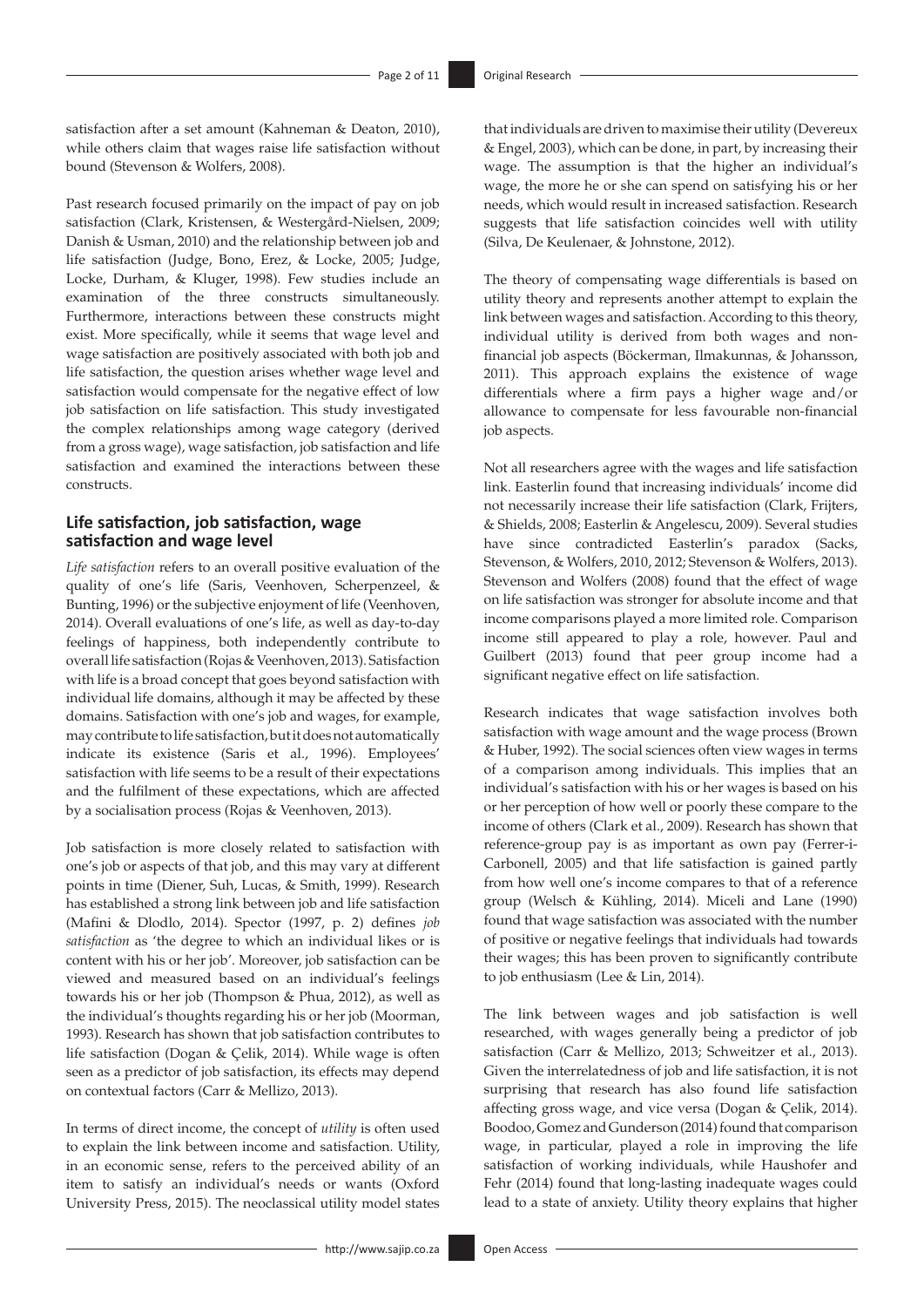wages may lead to higher overall satisfaction (Devereux & Engel, 2003), a sentiment that is mirrored by the income inequality theory (Hagerty & Veenhoven, 2003). Another study showed that the reverse was also true, in that higher life satisfaction was correlated with higher income later in life (De Neve & Oswald, 2012).

Studies have shown that employed individuals (given that they receive a wage) experience higher life satisfaction than unemployed individuals, even those employed in 'bad' jobs, that is, jobs with low job quality (Arampatzi, Burger, & Veenhoven, 2015; Grün, Hauser, & Rhein, 2010; Luhmann, Weiss, Hosoya, & Eid, 2014). Given the relationship between wages and job satisfaction (Duffy, Autin, & Bott, 2015) and the prevalence of wage practices that provide allowances for uncomfortable or dangerous work, high wage satisfaction might compensate for lower job satisfaction in affecting life satisfaction.

### **Aim of the study**

This study aimed to investigate the relationships among wage category (derived from a gross wage), wage satisfaction, job satisfaction and life satisfaction and to determine whether gross wage category and wage satisfaction compensate for the effect of low job satisfaction on life satisfaction.

# **Method**

# **Participants**

This study utilised the South African WageIndicator (WI) survey data set and focused on individuals who were actively employed. As the data set contains data on a large spectrum of variables related to respondents' work experiences, it was necessary to determine which variables were best suited to answering the research questions. The following variables were identified: job satisfaction, life satisfaction, wage satisfaction and gross wage. The data set was then cleaned to ensure that missing and indolent responses within the four variables under study were removed. Data cleaning resulted in a final sample of 763. The sample was not limited to a single organisation or geographic region and represented different genders, marital statuses, education levels, income levels, ages and racial groups.

Regarding wage distribution in the population  $(N = 2178)$ , a total of 557 individuals (25.57% of the population) were in the low wage category (R18 to R7519 per month), 1069 (49.08% of the population) were in the medium category (R7521 to R21 949 per month) and 552 individuals (25.34% of the population) were in the high category (R22 000 to R749 000 per month). In the cleaned sample  $(N = 763)$ , a total of 239 individuals (31.3% of the sample) were in the low wage category (R18 to R7519 per month), 338 (44.3% of the sample) were in the medium category (R7521 to R21 949 per month) and 186 individuals (24.4% of the sample) were in the high category (R22 000 to R749 000 per month).

Table 1 shows that females comprised the majority of the sample (61.7%). The highest percentage of subjects had a

Grade 12 qualification (32%), followed by those with a diploma (26.1%). The percentages regarding education and gender of the sample were close to the percentages in the population.

### **Measuring instruments**

The WI data set contains both cross-sectional and longitudinal data regarding working conditions and wages across 65 countries. The WI survey has been active in South Africa since 2005, with the 2013 data set being the most recent available at the time of access. Access to the data set can only be obtained through a formal application process made to the International Data Service Centre (IDSC), and access is restricted to universities and research institutions.

Data collection for the WI data set takes place via an online multilingual survey hosted on dedicated sites in each of the countries covered by the survey. These dedicated sites provide users with a salary comparison tool and job-related information tailored to the specific country that the site covers. Visitors to these sites are invited to complete the WI survey. An incentive is offered for completion. The WI survey measures life satisfaction using a Likert scale, ranging from 1 (dissatisfaction) to 10 (satisfaction). Researchers have found that single-item life satisfaction measures exhibit similar criterion validity to multiple-item measures and do not produce systematically different correlations (Cheung & Lucas, 2014). Furthermore, Lucas and Donnellan (2012) indicate that single-item measures may be more reliable than previously thought. This provides support for the use of single-item measures to measure life satisfaction.

Job satisfaction is measured with a direct evaluation ('How satisfied are you with your job?'). The survey utilises one item to evaluate an individual's gross wage ('What is your gross income?') and how this is structured. The survey contains one item directly related to wage satisfaction ('How satisfied are you with your pay?'). Both wage satisfaction and job satisfaction are measured using a five-point Likert rating scale, ranging from 1 (highly dissatisfied) to 5 (highly satisfied). Dolbier, Webster, McCalister, Mallon and Steinhardt (2005) found strong evidence for the reliability

| <b>TABLE 1:</b> Participants' characteristics: Cleaned sample ( $N = 763$ ). |  |  |  |  |
|------------------------------------------------------------------------------|--|--|--|--|
|------------------------------------------------------------------------------|--|--|--|--|

| Sample<br>Category |                | Population    |           |               |
|--------------------|----------------|---------------|-----------|---------------|
|                    | Frequency      | $\frac{0}{0}$ | Frequency | $\frac{0}{0}$ |
| <b>Education</b>   |                |               |           |               |
| < Grade 12         | 63             | 8.3           | 142       | 6.4           |
| Grade 12           | 244            | 32.0          | 644       | 29.6          |
| NTC I to III       | 38             | 5.0           | 106       | 4.9           |
| Diploma            | 199            | 26.1          | 593       | 27.2          |
| Bachelor's degree  | 120            | 15.7          | 387       | 17.8          |
| Honours degree     | 67             | 8.8           | 210       | 9.6           |
| Master's degree    | 28             | 3.7           | 86        | 3.9           |
| Doctorate          | $\overline{4}$ | 0.5           | 10        | 0.5           |
| Gender             |                |               |           |               |
| Female             | 471            | 61.7          | 1300      | 59.7          |
| Male               | 292            | 38.3          | 878       | 40.3          |

NTC, National Technical Certificate.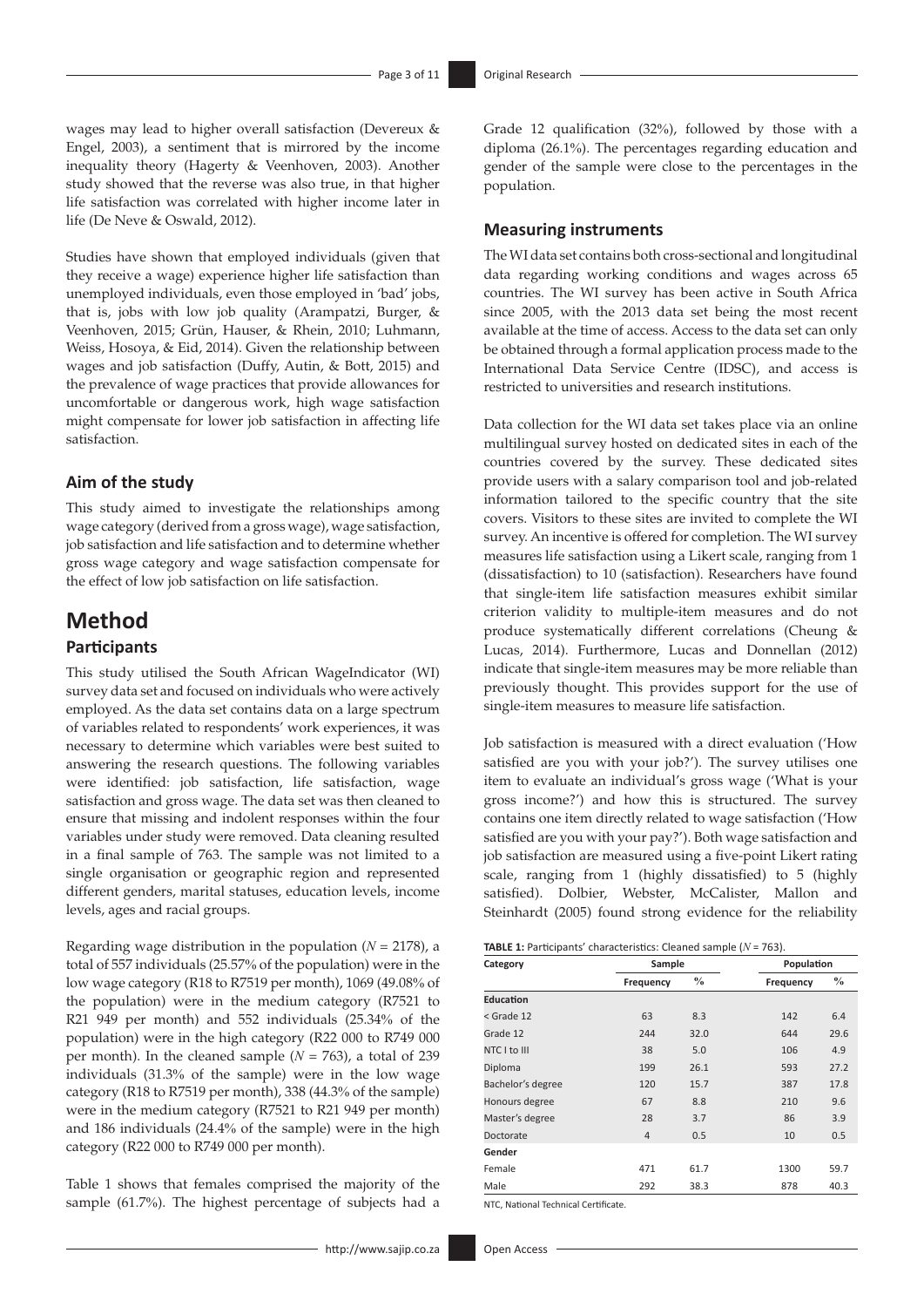and validity of a single-item measure of job satisfaction (and by implication wage satisfaction, which is an element of job satisfaction).

To protect the confidentiality and privacy of respondents, no names, addresses or other direct identifiers were requested from respondents (Tijdens, Van Zijl, Hughie-Williams, Van Klaveren, & Steinmetz, 2010). The WI data set is specifically designed to collect detailed information concerning people's earnings, benefits, working conditions, employment contracts and training. It is not tailored to one individual study. The purpose is to provide a large high-quality data set to universities and research institutions.

### **Research procedure**

Access to the WI data set was obtained through a formal application process to the IDSC. On approval, the data set was downloaded in the form of an SPSS input file and stored locally. The latest available data set (2013) was selected and cleaned to remove missing or incomplete values. This was done using IBM SPSS 23 (IBM Corporation, 2015). Next, the data was filtered to include only respondents who were actively employed and working; the resulting sample included 8254 respondents (original sample and/or population size).

The data set was reviewed to determine the variables that had to be included in the study to answer the research question: Do wage category and wage satisfaction compensate for a dissatisfying job? The reasoning was to examine whether participants who received a high gross wage and were satisfied with their jobs would experience low job satisfaction and high life satisfaction; this would be most suited to answering the primary research question. This reasoning was supported by research indicating that twoway interactional relationships existed among wages (and wage satisfaction), job satisfaction and life satisfaction, with life satisfaction being a broader overarching concept (Boodoo et al., 2014). The following variables were used: gross wage category, wage satisfaction, job satisfaction and life satisfaction.

For the wage satisfaction, job satisfaction and life satisfaction variables, the decision was made to focus on contrast groups (high and low). Average scores were removed from the analyses to obtain more accurate estimates of the relations between variables when scores on the four variables were high and low. Groups were selected that scored either high or low (in terms of the upper and lower percentile) on wage satisfaction, job satisfaction or life satisfaction. These contrast groups were studied in relation to gross wage category. Four new variables were created in IBM SPSS, which divided the selected variables into three categories, namely, low (1), medium (2) or high (3). The medium group was removed for the satisfaction variables, leaving the following categories: high, medium and low gross wage category; high and low wage satisfaction; high and low job satisfaction; and high and low life satisfaction.

This allowed for the comparison of contrast groups among the different variables, for example, comparing gross wage with job satisfaction. The rationale for using contrast groups is that three categories of gross wages (high, medium, low) were retained, as these would allow the exploration of interactions between satisfaction and medium wage if the need were to arise. Gross wage was the only variable that contained continuous data, as individuals could enter any amount rather than select from a scale.

### **Statistical analysis**

IBM SPSS 23 (IBM Corporation, 2015) was utilised to clean the initial data set. Statistical analysis was then carried out using SPSS 23 (IBM Corporation, 2015). Firstly, frequencies were calculated to describe the sample. During this process, IBM SPSS removed missing and incomplete values, leaving a total of 2178 responses across three categories. Removal of the medium (2) category for the satisfaction variables resulted in a total sample of 763 (final sample).

Cross-tabulation was used to produce a contingency table of the data. Therefore, the contingency table contained the number of cases that fell into each of the categories. This table was used to test whether the assumptions required for hierarchical log-linear analysis had been met, namely, no counts less than one and not more than 20% less than five (Field, 2013). As these conditions had been met, the study moved on to log-linear analysis.

Hierarchical log-linear analysis was used to construct a model that predicted the data. Log-linear analysis allows for the expression of categorical data in the form of a linear model, provided that logarithmic values are used (Field, 2013). The analysis constructs a model containing all possible interactions among the variables under study. This model fits the data; however, it is usually very complex. Using a process of backward elimination, log-linear analysis removes interactions until the removal of an interaction significantly affects the model fit (Field, 2013). In this study, removal of interactions followed a hierarchical progression, moving from highest-order interaction (three-way) to lower-order interactions (two-way). The purpose of this process was to end with the simplest model that best fit the data. Crosstabulations were used to interpret significant effects. The frequencies across different categories were plotted and graphically displayed.

## **Results**

### **Preliminary model screening**

The full model was proposed because there was no prior reason to remove any associations. Screening and model building were used to eliminate associations that did not contribute to observed cell frequencies (Field, 2013). Table 2 contains the information needed to start the model-building procedure: the simultaneous tests for the effects of each order, each order and higher, and the test of individual association. The likelihood ratio and Pearson criteria were used to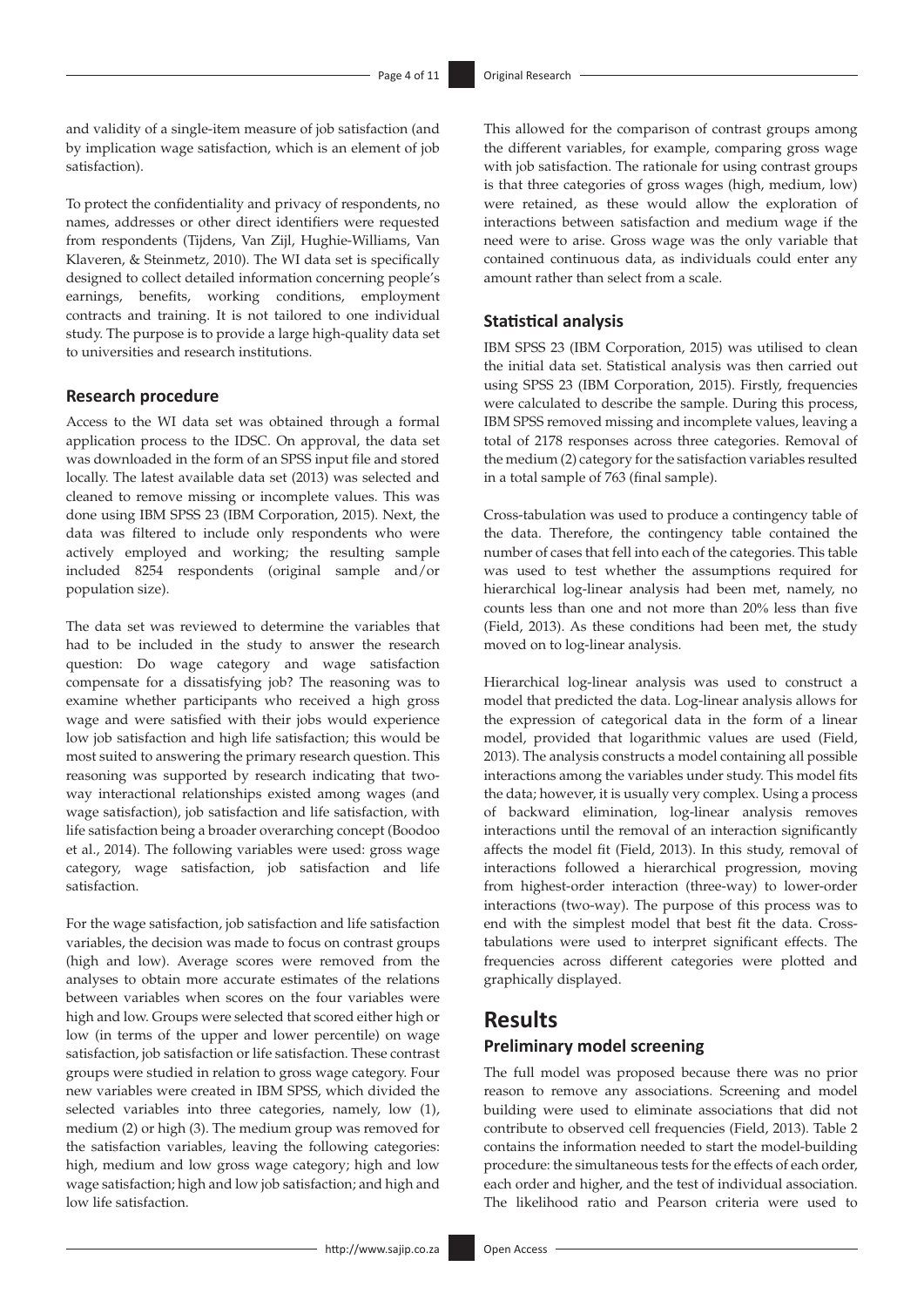| <b>Effects</b>         | К              | df             | Likelihood ratio |                  | Pearson    |
|------------------------|----------------|----------------|------------------|------------------|------------|
|                        |                |                | $\chi^2$         | $\boldsymbol{p}$ | $(\chi^2)$ |
| K-way and higher-order | $\mathbf{1}$   | 23             | 681.624          | 0.000            | 713.896    |
| effects†               | $\overline{2}$ | 18             | 465.223          | 0.000            | 623.545    |
|                        | 3              | 9              | 10.933           | 0.280            | 10.536     |
|                        | $\overline{4}$ | $\overline{2}$ | 0.529            | 0.767            | 0.506      |
| K-way effects:         | $\mathbf{1}$   | 5              | 216.401          | 0.000            | 90.352     |
|                        | $\overline{2}$ | 9              | 454.289          | 0.000            | 613.009    |
|                        | 3              | 7              | 10.404           | 0.167            | 10.030     |
|                        | 4              | $\overline{2}$ | 0.529            | 0.767            | 0.506      |

†, Tests that K-way and higher-order effects are zero; ‡, Tests that K-way effects are zero.

#### **TABLE 3:** Partial associations.

| <b>Effect</b>                                           | df             | Partial chi-square | $\boldsymbol{p}$ |
|---------------------------------------------------------|----------------|--------------------|------------------|
| Wage*Job satisfaction*Wage satisfaction                 | $\overline{2}$ | 0.202              | 0.904            |
| Wage*Job satisfaction*Life satisfaction                 | $\overline{2}$ | 2.158              | 0.340            |
| Wage*Wage satisfaction*Life satisfaction                | $\overline{2}$ | 1.135              | 0.567            |
| Job satisfaction*Wage satisfaction*Life<br>satisfaction | $\mathbf{1}$   | 8.084              | 0.004            |
| Wage*Job satisfaction                                   | $\overline{2}$ | 5.853              | 0.054            |
| Wage*Wage satisfaction                                  | $\overline{2}$ | 24.523             | 0.000            |
| Job satisfaction*Wage satisfaction                      | $\mathbf{1}$   | 85.612             | 0.000            |
| Wage*Life satisfaction                                  | $\overline{2}$ | 3.096              | 0.213            |
| Job satisfaction*Life satisfaction                      | $\mathbf{1}$   | 54.871             | 0.000            |
| Wage satisfaction*Life satisfaction                     | $\mathbf{1}$   | 52.564             | 0.000            |
| Wage                                                    | $\overline{2}$ | 46.133             | 0.000            |
| Job satisfaction                                        | $\mathbf{1}$   | 8.615              | 0.003            |
| Wage satisfaction                                       | $\mathbf{1}$   | 159.858            | 0.000            |
| Life satisfaction                                       | $\mathbf{1}$   | 1.795              | 0.180            |

Significance *p* < 0.01.

evaluate the K-way and higher-order effects. The K-way and higher-order effects are reported in Table 2.

According to Tabachnick and Fidell (2014), it is necessary to test all four-way effects combined and three- and four-way effects combined because combined effects take precedence over individual effects. If both combined tests are nonsignificant, the three- and four-way associations are deleted, regardless of their partial test. If the combined test is significant and the three- or four-way effects are significant, the three- or four-way effects are retained in the model. Table 3 shows that the model fit could be improved by removing the four-way and three-way interactions. Thus, the model did not need to contain associations greater than two-way.

Table 3 provides the basis of a search for the best model of one- and two-way effects.

Table 3 shows that various associations were statistically significant ( $p < 0.01$ ): job satisfaction by wage satisfaction (partial  $\chi^2$  = 85.612,  $p$  < 0.001), job satisfaction by life satisfaction (partial  $\chi^2 = 54.871$ ,  $p < 0.001$ ), wage satisfaction by life satisfaction (partial  $\chi^2$  = 52.564, *p* < 0.001) and wage by wage satisfaction (partial  $\chi^2 = 24.523$ ,  $p < 0.001$ ). Two of the two-way associations were non-significant: wage by job satisfaction (partial  $\chi^2 = 5.853$ ,  $p > 0.01$ ) and wage by life satisfaction (partial  $\chi^2$  = 3.096, *p* > 0.001). All first-order effects needed to be included in the final hierarchical model because they were highly significant or part of a significant two-way interaction. Although one three-way effect, job satisfaction

by wage satisfaction by life satisfaction, was statistically significant (partial  $\chi^2 = 8.084$ ,  $p < 0.01$ ), the three-way associations were not considered for inclusion because the simultaneous tests took precedence over the component associations (Tabachnick & Fidell, 2014).

### **Stepwise model selection**

Stepwise selection by simple deletion of the model with six two-way terms was conducted with IBM SPSS HILOGLINEAR. The selection process stopped after the second step because the criterion probability (0.01) was reached. Each potential model generates a set of expected frequencies. The goal of the model selection is to find the smallest number of effects that still provides a fit between expected and observed frequencies. Criteria for the optimal model are that (1) it must have a non-significant likelihood ratio chi-square value and (2) the selected model should not be significantly worse than the next more complicated model (Tabachnick & Fidell, 2014).

The first model (Step 0) included six effects. The model was not significant, meaning that it provided an acceptable fit between expected and observed frequencies:  $\chi^2 = 10.934$ ,  $df =$ 9, *p* = 0.280. In Step 1, effects were deleted one at a time. Wage by job satisfaction ( $p = 0.054$ ) and wage by life satisfaction ( $p$ ) = 0.213) were deleted in this step because these effects produced the smallest chi-square change from Step 0. This model was also statistically non-significant ( $\chi^2$  = 14.030, *df* = 11, *p* = 0.231). The second criterion for model selection is that the model should not be significantly different from the next more complicated model. Deletion of the two effects (wage by job satisfaction and wage by life satisfaction) did not result in a significant difference between the models:  $\chi^2(1) = (14.030)$ – 10.934) = 3.096, ∆*df* = 3, *p* = 0.213. Therefore, the model in Step 1 was retained because it was not significantly worse than the next more complicated model. The model of choice for explaining the observed frequencies included all firstorder effects and the two-way associations between job satisfaction and wage satisfaction, job satisfaction and life satisfaction, wage satisfaction and life satisfaction, and wage and wage satisfaction.

### **Adequacy of fit**

The likelihood ratio  $\chi^2$  (14.030, *p* = 0.231) indicated a good fit between observed and expected frequencies. Confidence limits for  $\chi^2$  were found by using an IBM SPSS syntax developed by Smithson (2003). Confidence limits (90%) were 0–16.861. The upper level was slightly higher than the critical value of 14.030 ( $df = 18$ ,  $\alpha = 0.05$ ). Assessment of fit of the model in individual cells proceeded through inspection of the standardised residuals for each cell. The cell counts and residuals are reported in Table 4.

Table 4 shows the observed and expected frequencies for each cell and the standardised residual values from which discrepancies were evaluated. Most of the standardised residual values were quite small. None of the cells had values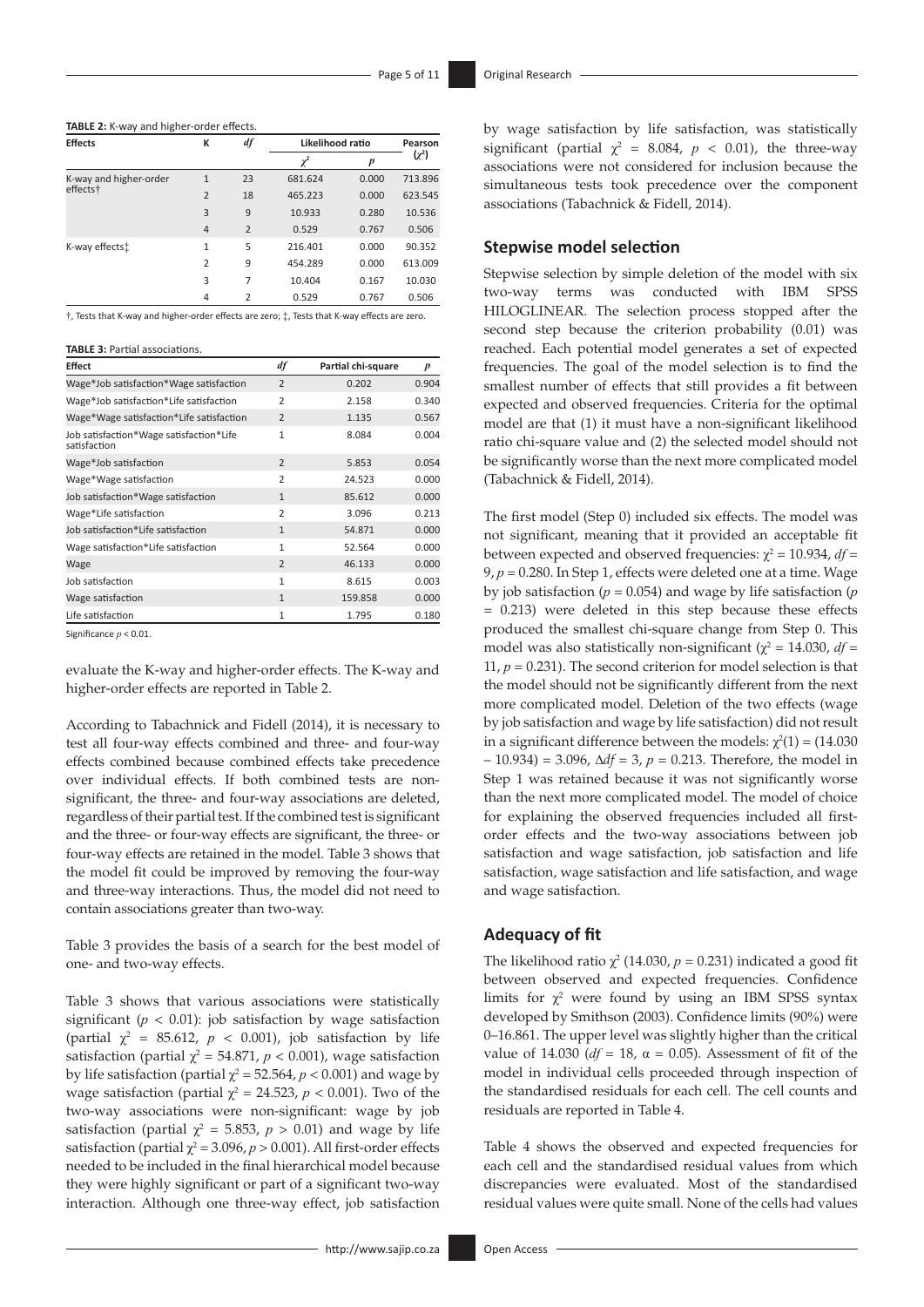| Wage           | Job satisfaction | <b>Wage satisfaction</b> | Life satisfaction |         | Observed                           |         | Expected      |           |
|----------------|------------------|--------------------------|-------------------|---------|------------------------------------|---------|---------------|-----------|
|                |                  |                          |                   | Count   | $\mathbf{0}_{\mathbf{0}}^{\prime}$ | Count   | $\frac{0}{0}$ | residuals |
| $\mathbf{1}$   | $\mathbf{1}$     | $\mathbf{1}$             | $\mathbf{1}$      | 106.000 | 13.9                               | 93.831  | 12.3          | 1.256     |
|                |                  |                          | $\overline{2}$    | 30.000  | 3.9                                | 26.860  | $3.5\,$       | 0.606     |
|                |                  | $\overline{2}$           | $\mathbf{1}$      | 3.000   | 0.4                                | 1.117   | $0.1\,$       | 1.781     |
|                |                  |                          | $\overline{2}$    | 1.000   | 0.1                                | 1.555   | $0.2\,$       | $-0.445$  |
|                | $\sqrt{2}$       | $\mathbf{1}$             | $\mathbf{1}$      | 38.000  | $5.0$                              | 41.019  | $5.4\,$       | $-0.471$  |
|                |                  |                          | $\overline{2}$    | 32.000  | 4.2                                | 44.290  | $5.8\,$       | $-1.847$  |
|                |                  | $\overline{2}$           | $\mathbf{1}$      | 6.000   | $0.8\,$                            | 4.854   | $0.6\,$       | 0.520     |
|                |                  |                          | $\overline{2}$    | 23.000  | 3.0                                | 25.474  | $3.3\,$       | $-0.490$  |
| $\overline{2}$ | $\mathbf 1$      | $\mathbf{1}$             | $\mathbf{1}$      | 107.000 | 14.0                               | 113.417 | 14.9          | $-0.603$  |
|                |                  |                          | $\overline{2}$    | 31.000  | 4.1                                | 32.467  | 4.3           | $-0.257$  |
|                |                  | $\overline{2}$           | $\mathbf{1}$      | 6.000   | $0.8\,$                            | 3.014   | $0.4\,$       | 1.720     |
|                |                  |                          | $\overline{2}$    | 1.000   | $0.1\,$                            | 4.193   | $0.5\,$       | $-1.559$  |
|                | $\mathbf 2$      | $\mathbf{1}$             | $\mathbf{1}$      | 53.000  | 6.9                                | 49.581  | 6.5           | 0.485     |
|                |                  |                          | $\overline{2}$    | 58.000  | 7.6                                | 53.535  | $7.0\,$       | 0.610     |
|                |                  | $\overline{2}$           | $\mathbf{1}$      | 11.000  | $1.4$                              | 13.091  | 1.7           | $-0.578$  |
|                |                  |                          | $\overline{2}$    | 71.000  | 9.3                                | 68.702  | 9.0           | 0.277     |
| $\overline{3}$ | $\,1\,$          | $\mathbf{1}$             | $\mathbf{1}$      | 34.000  | 4.5                                | 44.638  | $5.9\,$       | $-1.592$  |
|                |                  |                          | $\overline{2}$    | 16.000  | 2.1                                | 12.778  | 1.7           | 0.901     |
|                |                  | $\overline{2}$           | $\mathbf{1}$      | 3.000   | 0.4                                | 2.980   | 0.4           | 0.012     |
|                |                  |                          | $\overline{2}$    | 3.000   | 0.4                                | 4.146   | $0.5\,$       | $-0.563$  |
|                | $\sqrt{2}$       | $\mathbf{1}$             | $\mathbf{1}$      | 24.000  | 3.1                                | 19.514  | $2.6\,$       | 1.016     |
|                |                  |                          | $\overline{2}$    | 24.000  | 3.1                                | 21.070  | $2.8\,$       | 0.638     |
|                |                  | $\overline{2}$           | $\mathbf{1}$      | 9.000   | 1.2                                | 12.944  | 1.7           | $-1.096$  |
|                |                  |                          | $\overline{2}$    | 73.000  | 9.6                                | 67.930  | 8.9           | 0.615     |



**FIGURE 1:** Normal probability plot for the selected model.

that exceeded the critical value of 1.96. Therefore, the model fit in individual cells was acceptable.

Figure 1 shows a normalised probability plot of residuals.

Figure 1 shows that the observed standardised residuals were close to those that were expected (the diagonal line). The closer the observed frequencies are to the expected frequencies, the better the specified model fits the data.

### **Interpretation of the selected model**

Two types of information were useful in interpreting the model, namely, parameter estimates for the model and marginal observed frequency tables for all included effects. The log-linear parameter estimate, the *z*-value (coefficient divided by standard error) and confidence intervals for estimates are reported in Table 5. Because life satisfaction, job satisfaction and wage satisfaction had only two levels of each variable, each effect was summarised by a single parameter value where one level of the effect had the positive value of the parameter and the other the negative value of the parameter. Effects with the largest standardised parameter estimates (*z*) held the most importance in influencing frequency in a cell (Field, 2013; Tabachnick & Fidell, 2014).

The strongest predictor of cell size was wage satisfaction (*z* = 11.343). The least predictive of all the effects in the model was the interaction between wage satisfaction and wage category. Parameter estimates indicated the relative strength of the effects.

Table 6 summarises significance tests and their confidence intervals (see Smithson, 2003). Note that the expected value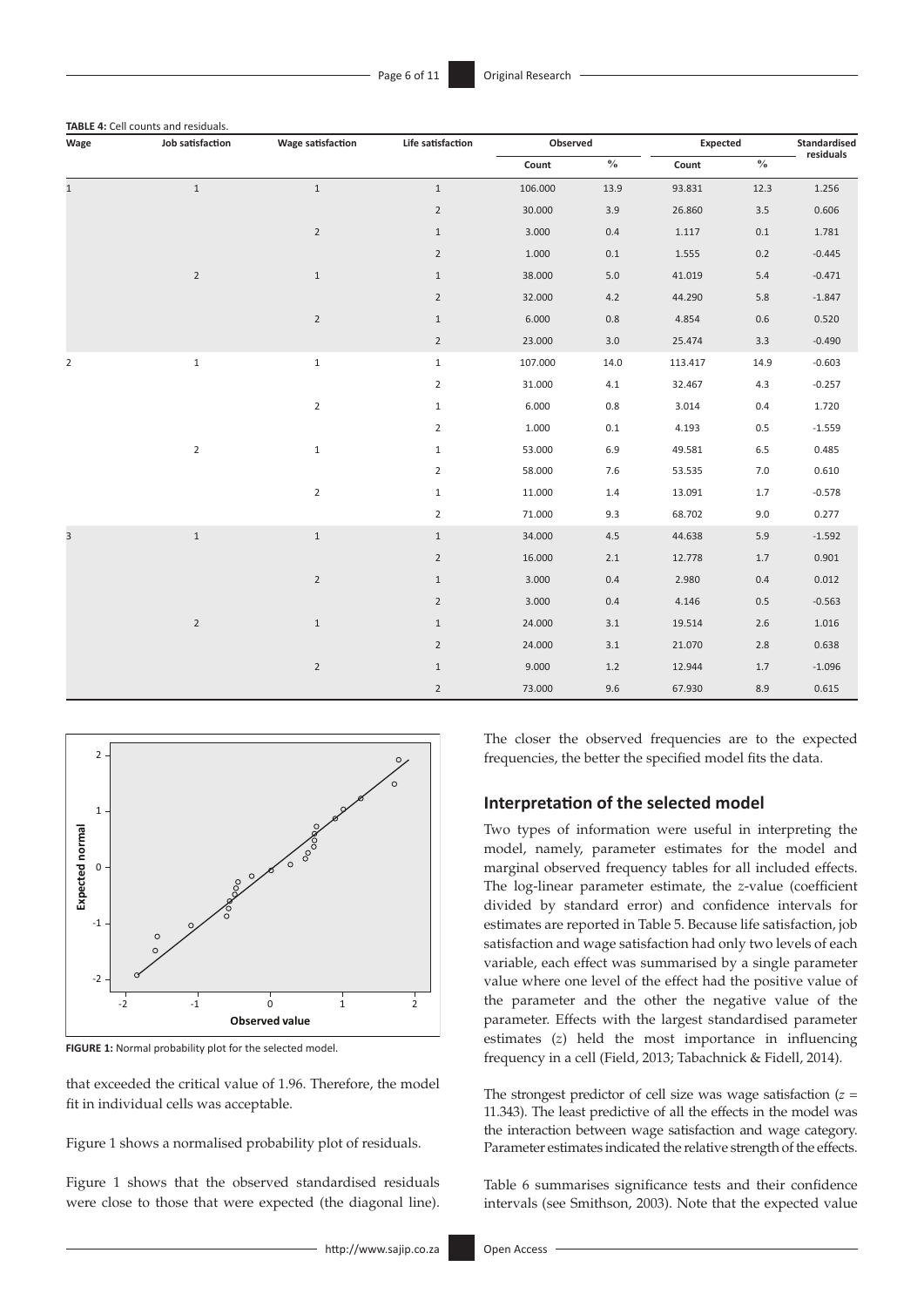#### **TABLE 5:** Parameter estimates.

| <b>Effect</b>                       | Parameter      | Estimate | <b>SE</b> | z.        | 95% confidence interval |             |
|-------------------------------------|----------------|----------|-----------|-----------|-------------------------|-------------|
|                                     |                |          |           |           | Lower bound             | Upper bound |
| Job satisfaction*Wage satisfaction  |                | 0.574    | 0.069     | 8.310*    | 0.439                   | 0.710       |
| Job satisfaction*Life satisfaction  | $\mathcal{D}$  | 0.332    | 0.044     | 7.495*    | 0.245                   | 0.419       |
| Wage satisfaction*Life satisfaction | 3              | 0.395    | 0.054     | $7.365*$  | 0.290                   | 0.501       |
| Wage satisfaction*Wage (1)          | 4              | 0.421    | 0.070     | $6.00*$   | 0.283                   | 0.559       |
| Wage satisfaction*Wage (2)          | 5              | 0.020    | 0.057     | 0.346     | $-0.092$                | 0.132       |
| Job satisfaction                    | 6              | $-0.492$ | 0.068     | $-7.216*$ | $-0.626$                | $-0.359$    |
| Wage satisfaction                   | $\overline{ }$ | 0.824    | 0.073     | $11.343*$ | 0.682                   | 0.967       |
| Life satisfaction                   | 8              | $-0.102$ | 0.054     | $-1.891$  | $-0.207$                | $-0.004$    |
| Wage $(1)$                          | 9              | $-0.237$ | 0.070     | $-0.370$  | $-0.374$                | $-0.099$    |
| Wage $(2)$                          | 10             | 0.354    | 0.057     | $6.195*$  | 0.242                   | 0.466       |

\*, *p* ≤ 0.01 – statistically significant.

SE, Standard error; z, z value

### **TABLE 6:** Significance tests for the hierarchical model of life satisfaction.

| <b>Effect</b>                           | Partial association<br>$(\chi^2)$ | 90% confidence interval |                    |  |  |
|-----------------------------------------|-----------------------------------|-------------------------|--------------------|--|--|
|                                         |                                   | Lower bound             | <b>Upper bound</b> |  |  |
| <b>First-order effects</b>              |                                   |                         |                    |  |  |
| Wage satisfaction                       | 159.858                           | 120.967                 | 204.155            |  |  |
| Wage                                    | 46.133                            | 26.490                  | 71.182             |  |  |
| Job satisfaction                        | 8.615                             | 1.664                   | 20.976             |  |  |
| Life satisfaction                       | 1.795                             | 0.000                   | 8.908              |  |  |
| Second-order effects                    |                                   |                         |                    |  |  |
| Job satisfaction*<br>Wage satisfaction  | 85.612                            | 57.876                  | 118.756            |  |  |
| Job satisfaction*Life<br>satisfaction   | 54.871                            | 33.209                  | 81.945             |  |  |
| Wage satisfaction*<br>Life satisfaction | 52.564                            | 31.488                  | 79.232             |  |  |
| Wage satisfaction*<br>Wage              | 24.523                            | 10.118                  | 42.361             |  |  |

of chi-square when the null hypothesis is true is equal to the degrees of freedom.

While Table 2 gave us an indication that one- and two-way interactions significantly affected model fit, partial associations could show which interactions affected the model. Firstly, from Table 6, it was clear that removing the variables being studied would significantly affect the data. Secondly, the table showed that job satisfaction and wage satisfaction, job satisfaction and life satisfaction, and wage satisfaction and life satisfaction significantly affected the model. The relation between wage satisfaction and wages was the only direct income relationship that affected the data. From the  $c<sup>2</sup>$  values, it was also clear that the satisfaction interactions had a much greater effect on the model than the wage interaction.

Table 7 shows cross-tabulations among the significant associations in the model.

As far as the association between job satisfaction and wage satisfaction was concerned, most of the participants who reported job dissatisfaction (95%) also reported dissatisfaction with their wages. A slight majority of those who were satisfied with their jobs (54.3%) were dissatisfied with their wages. If wage satisfaction was high, only 45.7% of the

participants showed high job satisfaction. Therefore, although job satisfaction and wage satisfaction were strongly related at a low level of wage satisfaction, fewer people were satisfied with their jobs at a high (compared to a low) wage satisfaction level.

Regarding the association between job satisfaction and life satisfaction, most participants who reported low job satisfaction (76%) also reported dissatisfaction with their lives. Although most of the participants (66.6%) who reported job satisfaction also reported satisfaction with their lives, 33.4% of those who were satisfied with their jobs were not satisfied with their lives. Therefore, although job and life satisfaction were strongly related at a low job satisfaction level, relatively fewer people were satisfied with their lives at a high job satisfaction level.

Concerning the association between wage satisfaction and life satisfaction, 65.5% of the participants who were dissatisfied with their wages were dissatisfied with their lives. At a high level of wage satisfaction, 81.9% of the participants were satisfied with their lives. Therefore, wage dissatisfaction was associated with dissatisfaction with life, but wage satisfaction was even more strongly associated with life satisfaction at a high level of wage satisfaction.

With regard to the relation between wage category and wage satisfaction, most of the participants in the low gross wage category (86.19%) reported low wage satisfaction. Only 13.8% of the participants in the low gross wage category reported high wage satisfaction. Furthermore, in the high wage category, 47.3% of the participants reported high wage satisfaction. However, it should be noted that 52.7% of the participants in the high wage category were dissatisfied with their wage.

The results of this study showed that gross wage was associated with dissatisfaction with wage at a low wage level. However, at a high wage level, this association was much weaker. Job dissatisfaction was associated with dissatisfaction with life at a low level of job satisfaction. However, at a high level of job satisfaction, the association between job and life satisfaction was substantially lower. Wage satisfaction was strongly associated with life satisfaction. Wage dissatisfaction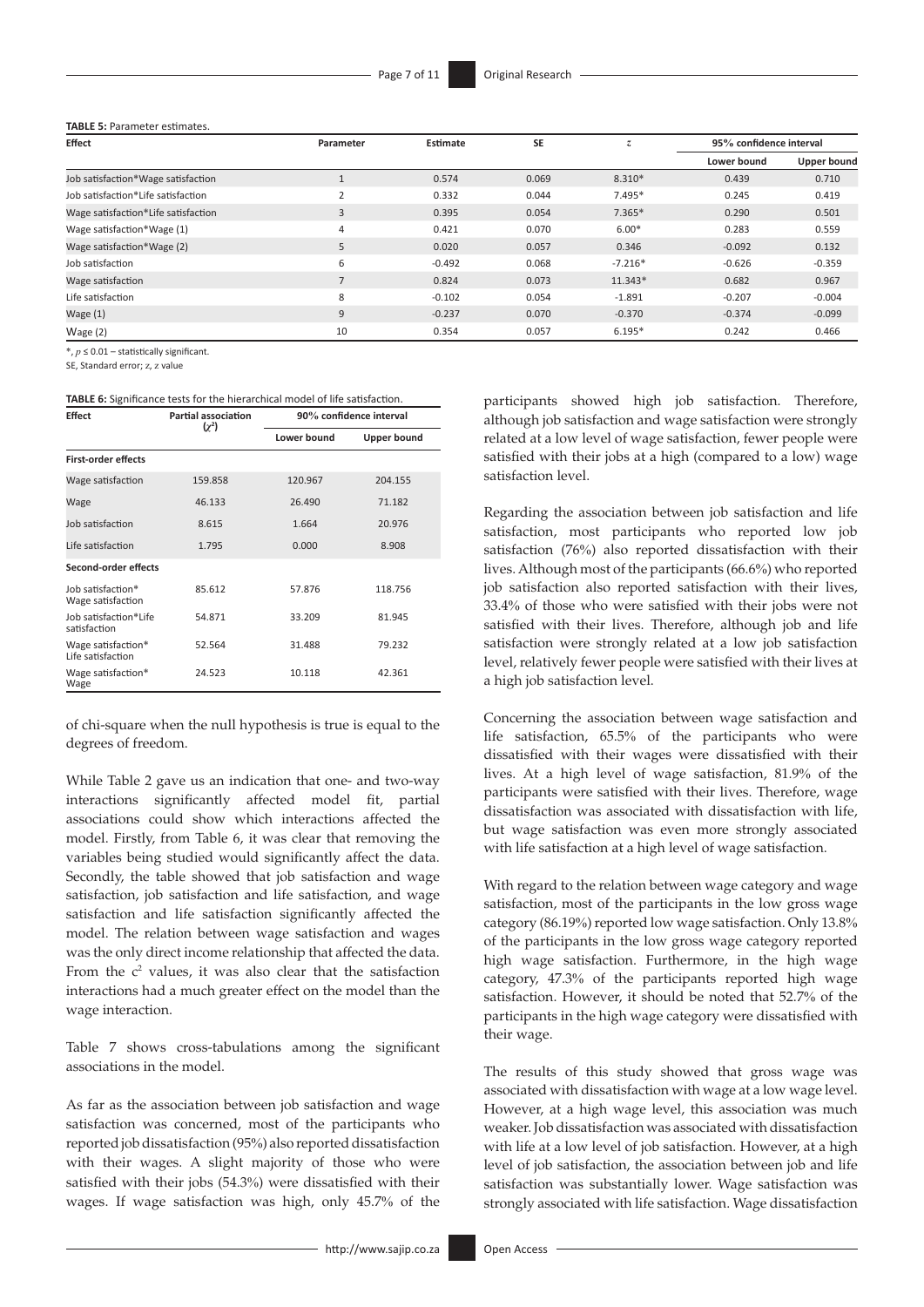| <b>TABLE 7:</b> Cross-tabulation of frequencies for two-way interaction effects ( $N = 763$ ). |  |  |  |
|------------------------------------------------------------------------------------------------|--|--|--|
|------------------------------------------------------------------------------------------------|--|--|--|

| Variable          | Level | Statistic                  | <b>Wage satisfaction</b> |                | Life satisfaction |                | <b>Wage satisfaction</b> |                          | <b>Total</b> |
|-------------------|-------|----------------------------|--------------------------|----------------|-------------------|----------------|--------------------------|--------------------------|--------------|
|                   |       |                            | 1.00                     | 2.00           | 1.00              | 2.00           | 1.00                     | 2.00                     |              |
| Job satisfaction  | 1.00  | Count                      | 324.0                    | 17.0           |                   |                |                          |                          | 341.0        |
|                   |       | <b>Expected count</b>      | 247.1                    | 93.9           |                   |                |                          |                          | 341.0        |
|                   |       | % within Job satisfaction  | 95.0                     | 5.0            |                   |                |                          |                          | 100.0        |
|                   |       | % within Wage satisfaction | 58.6                     | 8.1            |                   |                |                          |                          | 44.7         |
|                   | 2.00  | Count                      | 229.0                    | 193.0          |                   |                |                          |                          | 422.0        |
|                   |       | <b>Expected count</b>      | 305.9                    | 116.1          |                   |                |                          |                          | 422.0        |
|                   |       | % within Job satisfaction  | 54.3                     | 45.7           |                   |                |                          |                          | 100.0        |
|                   |       | % within Wage satisfaction | 41.4                     | 91.9           |                   | $\overline{a}$ |                          |                          | 55.3         |
| Job satisfaction  | 1.00  | Count                      | ÷                        | ÷              | 259.0             | 82.0           |                          | $\overline{a}$           | 341.0        |
|                   |       | Expected count             |                          |                | 178.8             | 162.2          |                          |                          | 341.0        |
|                   |       | % within Job satisfaction  |                          |                | 76.0              | 24.0           |                          |                          | 100.0        |
|                   |       | % within Life satisfaction |                          |                | 64.8              | 22.6           |                          |                          | 44.7         |
|                   | 2.00  | Count                      |                          |                | 141.0             | 281.0          |                          |                          | 422.0        |
|                   |       | <b>Expected count</b>      |                          |                | 221.2             | 200.8          |                          |                          | 422.0        |
|                   |       | % within Job satisfaction  |                          |                | 33.4              | 66.6           |                          |                          | 100.0        |
|                   |       | % within Life satisfaction |                          |                | 35.3              | 77.4           |                          |                          | 55.3         |
| Wage satisfaction | 1.00  | Count                      |                          | $\overline{a}$ | 362.0             | 191.0          |                          | $\overline{a}$           | 553.0        |
|                   |       | <b>Expected count</b>      |                          |                | 289.9             | 263.1          |                          |                          | 553.0        |
|                   |       | % within Wage satisfaction |                          |                | 65.5              | 34.5           |                          |                          | 100.0        |
|                   |       | % within Life satisfaction |                          |                | 90.5              | 52.6           |                          |                          | 72.5         |
|                   | 2.00  | Count                      |                          |                | 38.0              | 172.0          |                          | $\overline{a}$           | 210.0        |
|                   |       | Expected count             |                          |                | 110.1             | 99.9           |                          | $\overline{\phantom{a}}$ | 210.0        |
|                   |       | % within Wage satisfaction |                          |                | 18.1              | 81.9           |                          |                          | 100.0        |
|                   |       | % within Life satisfaction |                          |                | 9.5               | 47.4           |                          | $\overline{\phantom{a}}$ | 27.5         |
| Wage              | 1.00  | Count                      | L,                       | L,             |                   | $\overline{a}$ | 206.0                    | 33.0                     | 239.0        |
|                   |       | Expected count             |                          |                |                   |                | 173.2                    | 65.8                     | 239.0        |
|                   |       | % within Wage              |                          |                |                   |                | 86.2                     | 13.8                     | 100.0        |
|                   |       | % within Wage satisfaction |                          |                |                   |                | 37.3                     | 15.7                     | 31.3         |
|                   | 2.00  | Count                      |                          |                |                   |                | 249.0                    | 89.0                     | 338.0        |
|                   |       | Expected count             |                          |                |                   |                | 245.0                    | 93.0                     | 338.0        |
|                   |       | % within Wage              |                          |                |                   |                | 73.7                     | 26.3                     | 100.0        |
|                   |       | % within Wage satisfaction |                          |                |                   |                | 45.0                     | 42.4                     | 44.3         |
|                   | 3.00  | Count                      |                          |                |                   |                | 98.0                     | 88.0                     | 186.0        |
|                   |       | Expected count             |                          |                |                   |                | 134.8                    | 51.2                     | 186.0        |
|                   |       | % within Wage              |                          |                |                   |                | 52.7                     | 47.3                     | 100.0        |
|                   |       | % within Wage satisfaction |                          |                |                   | ÷              | 17.7                     | 41.9                     | 24.4         |

was strongly associated with job dissatisfaction when the wage satisfaction level was low. However, at a high wage satisfaction level, job satisfaction was less strongly associated with wage satisfaction.

High wage and high wage satisfaction did not compensate for lower job satisfaction in affecting life satisfaction. The results showed that of the people who experienced low job satisfaction, 19 (of the expected 26 cases) experienced high life satisfaction when gross wage was high. A total of 31 people (compared to an expected number of 19 cases) who experienced low job satisfaction experienced high life satisfaction when gross wage was low. The hierarchical log-linear analysis also confirmed that interaction did not exist among gross wage, wage satisfaction, job satisfaction and life satisfaction.

# **Discussion**

This study aimed to examine the relationships among gross wage, wage satisfaction, job satisfaction and life satisfaction. The results provided support for the expected relationships between wage category and wage satisfaction (at a low wage category), wage satisfaction and job satisfaction (at a low level of job satisfaction), job satisfaction and life satisfaction (at a low level of job satisfaction) and wage satisfaction and life satisfaction (at a high level of life satisfaction). These results are not surprising, as previous studies found a link between wages, wage satisfaction, job satisfaction and life satisfaction (Boodoo et al., 2014; Brown, Gardner, Oswald, & Qian, 2008; Cheung & Lucas, 2015; Lucas & Schimmack, 2009). Several studies indicated that an individual's wages compared to others contributed more to his or her life satisfaction than an absolute value, as measured in this study. However, various interaction effects were found.

There is a gap in research examining the relationship between job satisfaction and wage satisfaction. Schreurs, Guenter, Van Emmerik, Notelaers and Schumacher (2015) found that a relationship existed between wage satisfaction and job satisfaction. Given that wages are linked to both wage satisfaction (Smith, 2015) and job satisfaction (Duffy et al., 2015) in the literature, it stands to reason that a relationship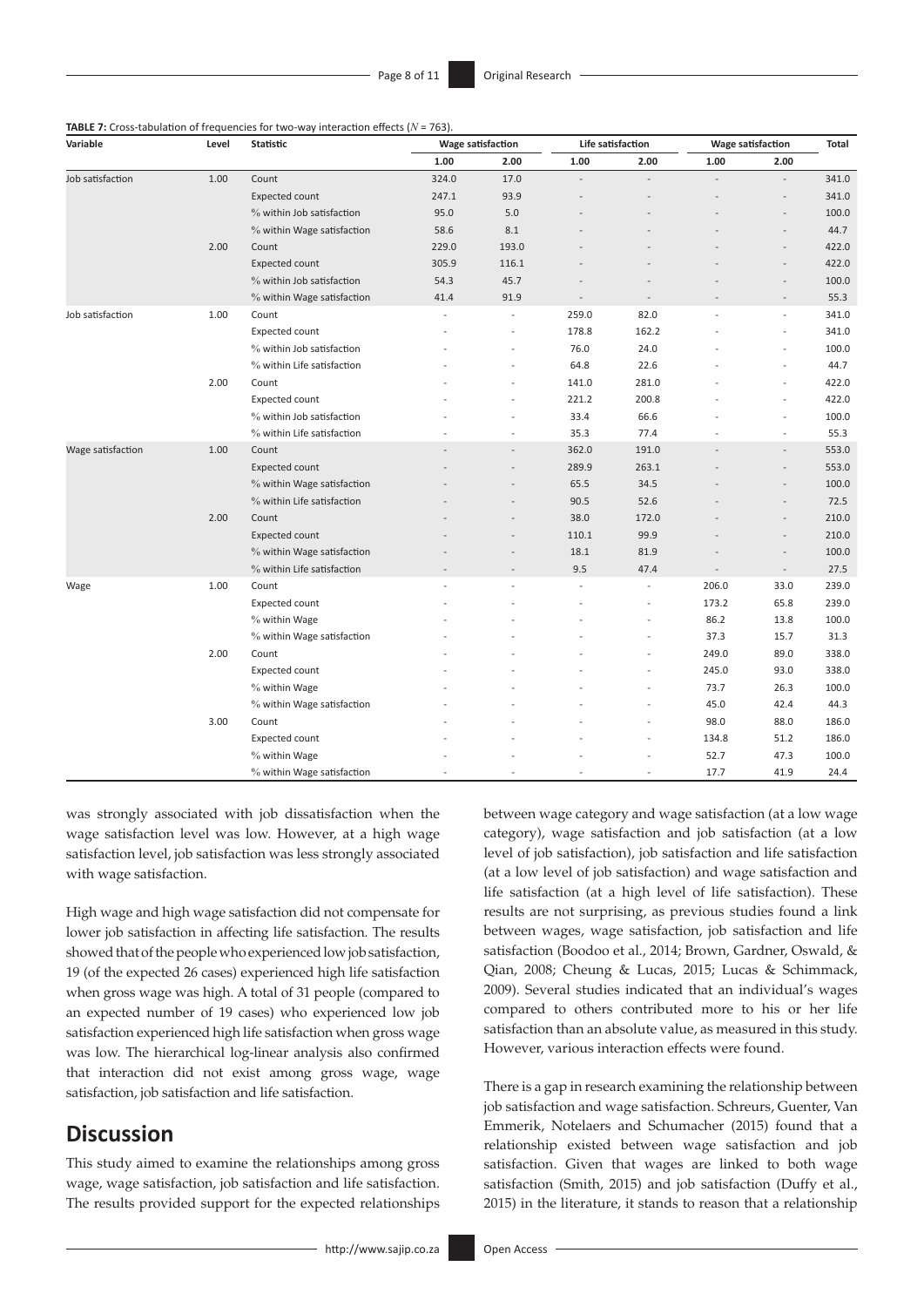may exist between these two constructs. Our results confirmed the hypothesis that job satisfaction and wage satisfaction are strongly associated but specifically at a low level of wage satisfaction. However, this association was significantly less at a high level of wage satisfaction: Employees who earned more were not necessarily also satisfied with their jobs. Only 45.7% of the participants showed high job satisfaction when wage satisfaction was high, while 95% showed dissatisfaction with their jobs when their wage satisfaction was low.

The level of gross wage did play an important role in the statistical model but specifically in terms of its interaction with wage satisfaction. The results indicated that wages and wage satisfaction were related; therefore, wage satisfaction was likely to rise if wages increased. Lawler's model supports the link between wages and wage satisfaction by conceptualising wage satisfaction as the discrepancy between the perceived wage that one should receive and the wage one receives (Dyer & Theriault, 1976; Porter & Lawler, 1968). A low wage relates to low wage dissatisfaction, but a high wage does not guarantee high wage satisfaction. Our results showed that most of the participants in the low gross wage category (86.19%) reported low wage satisfaction. Only 13.8% of the participants in the low gross wage category reported high wage satisfaction. However, 52.7% of the participants in the high wage category were dissatisfied with their wage.

It is unlikely that an individual would be more satisfied with his or her job purely because he or she is paid a higher wage. This relationship was based on the argument that wages predicted job satisfaction (Carr & Mellizo, 2013; Duffy et al., 2015; Meyerding, 2015; Ross, Young, Sturts, Kim, & Ross, 2014). Several authors assert that wages are the most important predictor of job satisfaction (Lydon & Chevalier, 2002; Schweitzer et al., 2013). Miller (2014) states that wages are consistently rated as the top or second most important aspect of job satisfaction across generations. Yang and Wang (2013) did not necessarily view wages as a predictor but still found that wages had a significant impact on job satisfaction. Research has also shown that individuals report lower job satisfaction in low wage categories (Kara & Murrmann, 2011). It seems that job satisfaction is not only related to current wages.

In terms of the two-factor theory of job satisfaction, wages are particularly linked to extrinsic job satisfaction, which reduces job dissatisfaction rather than promotes job satisfaction (Goetz et al., 2012). The results showed a decrease in job dissatisfaction as wages increased (from 42.1% in the low wage category to 14.3% in the high wage category). However, on closer inspection, the percentage of people in the high wage category was low, regardless of job satisfaction (23.4% in the high wage category when job satisfaction was high), when life satisfaction was low.

Judge et al. (2005) showed that a relationship exists between job satisfaction and life satisfaction. This study confirmed that most participants who reported low job satisfaction (76%) also reported dissatisfaction with their lives. However,

an interaction between job satisfaction and life satisfaction was found: While most participants (66.6%) who reported job satisfaction also reported life satisfaction, more than a third of the participants who were satisfied with their jobs were not satisfied with their lives. Fewer people than expected who were satisfied with their jobs were also satisfied with their lives when their job satisfaction level was high.

Life satisfaction among employees refers to their expectations and how well these are fulfilled, which again gives credence to the idea that an increase in wage satisfaction should result in an increase in life satisfaction (Clark et al., 2008; Easterlin & Angelescu, 2009; Rojas & Veenhoven, 2013). Other studies suggested that there was no direct link between life satisfaction and wages. While dealing primarily with interactions at a national level, the Easterlin paradox is perhaps the best known and most contested of such studies (Sacks et al., 2010, 2012; Stevenson & Wolfers, 2013). Our results showed a direct link between wage satisfaction and life satisfaction, indicating that one's wage satisfaction affected one's satisfaction with one's life (Rojas, 2006). A total of 65.5% of the participants who were dissatisfied with their wages were dissatisfied with their lives. However, even more participants (81.9%) with a high level of wage satisfaction were satisfied with their lives. Our results revealed that wage satisfaction was related to job satisfaction.

This study could not find evidence for three- or four-way effects between wage category, wage satisfaction, job satisfaction and life satisfaction. Inspection of the results confirmed that no such interaction effect exists, even when only wage category was included (i.e. when we did not consider wage satisfaction). Therefore, it seems that a high wage and wage satisfaction did not compensate for job dissatisfaction in impacting life satisfaction.

# **Conclusion**

### **Implications for management**

The results of this study showed that wage satisfaction, job satisfaction and life satisfaction were related. Therefore, if organisations want to reap the benefits of a satisfied workforce, they must focus on all three of these areas. This study, furthermore, showed that a wage that satisfied employees might affect employees' life satisfaction. The findings of this study have implications for managers in organisations. Firstly, managers should attend to the perceptions of wage dissatisfaction at low wage levels. Such dissatisfaction may have a negative impact on the job and life satisfaction of employees. Secondly, managers should realise that employees in the high wage category are not necessarily satisfied with their wages.

### **Limitations of the study and recommendations for future research**

The study utilised convenience sampling methods, and as such its results might not be generalisable to the general population. It did not examine how biographical factors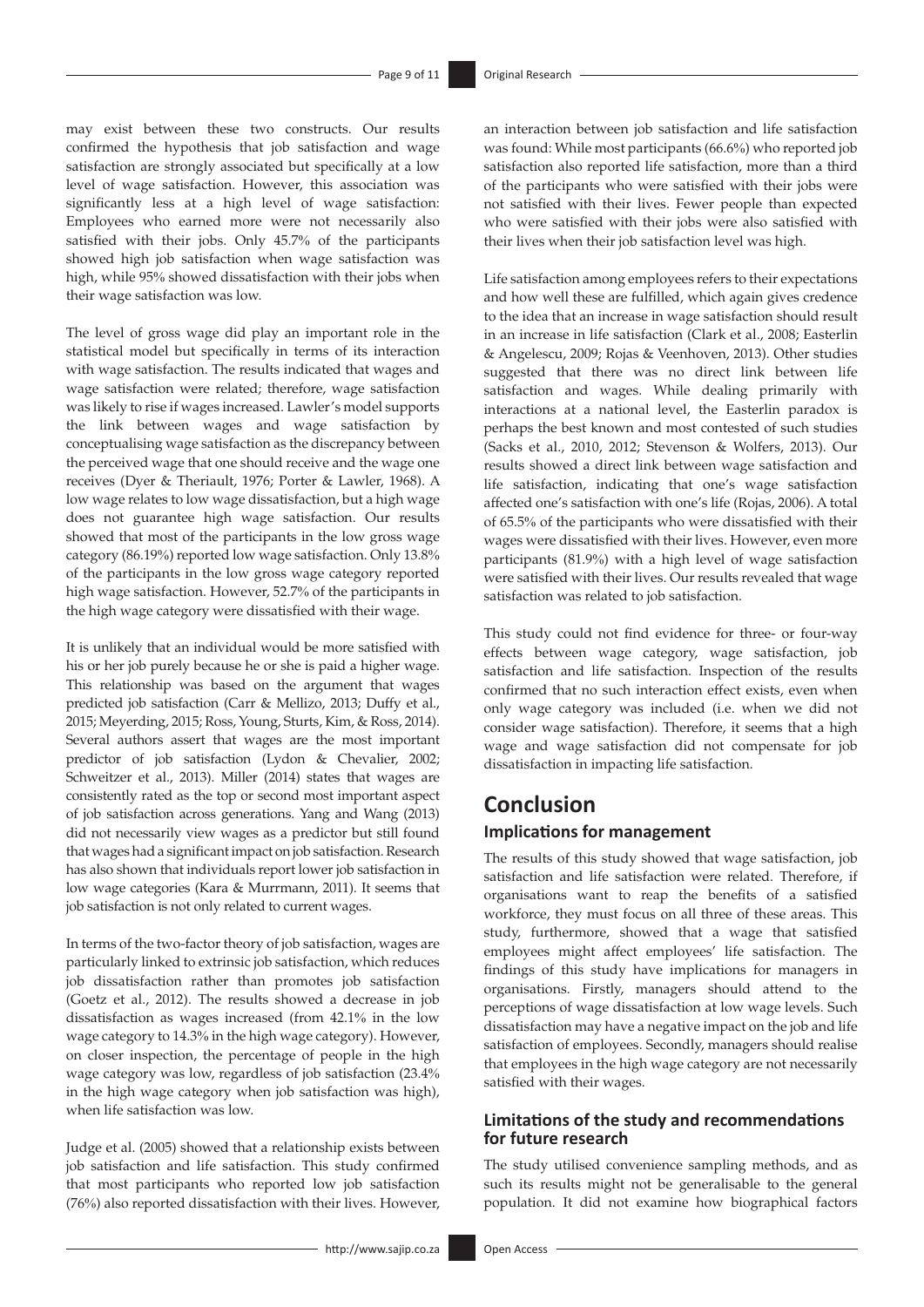might affect the specified model; future studies could focus on factors such as age, gender, education or geographic region that might affect the relationships among gross wage, job satisfaction and life satisfaction. Furthermore, this study did not consider job type or situational factors; it might be useful to examine whether the position an employee holds in a company would affect the relationship between gross wage and satisfaction. As with most studies examining wages and life satisfaction, this study could only comment on the correlations among variables. Future studies should make use of longitudinal designs to assess whether wage and wage satisfaction interact with job satisfaction to affect life satisfaction.

# **Acknowledgements**

### **Competing interests**

The author declares that they have no financial or personal relationships that may have inappropriately influenced them in writing this article.

### **Authors' contribution**

J.A.D.C. wrote the literature review and interpreted the results. S.R. conducted the statistical analyses, reported the results and edited the manuscript. M.W.S. provided inputs for the literature study and the interpretation of the findings.

## **References**

- Al-Zawahreh, A., & Al-Madi, F. (2012). The utility of equity theory in enhancing organizational effectiveness. *European Journal of Economics, Finance and Administrative Sciences, 46*, 158–170.
- Arampatzi, E., Burger, M. J., & Veenhoven, R. (2015). Financial distress and happiness of employees in times of economic crisis. *Applied Economics Letters, 22*(3), 173– 179. <https://doi.org/10.1080/13504851.2014.931916>
- Böckerman, P., Ilmakunnas, P., & Johansson, E. (2011). Job security and employee well-being: Evidence from matched survey and register data. *Labour Economics, 18*(4), 547–554.<https://doi.org/10.1016/j.labeco.2010.12.011>
- Boodoo, U., Gomez, R., & Gunderson, M. (2014). Relative income, absolute income and the life satisfaction of older adults: Do retirees differ from the non-retired? *Industrial Relations Journal, 45*(4), 281–299. [https://doi.](https://doi.org/10.1111/irj.12052) [org/10.1111/irj.12052](https://doi.org/10.1111/irj.12052)
- Brown, G. D., Gardner, J., Oswald, A. J., & Qian, J. (2008). Does wage rank affect employees' well-being? *Industrial Relations: A Journal of Economy and Society*, *47*(3), 355–389.<https://doi.org/10.1111/j.1468-232X.2008.00525.x>
- Brown, K. A., & Huber, V. L. (1992). Lowering floors and raising ceilings: A longitudinal assessment of the effects of an earnings-at-risk plan on pay satisfaction. *Personnel Psychology, 45*(2), 279–311.
- Carr, M. D., & Mellizo, P. (2013). The relative effect of voice, autonomy, and the wage on satisfaction with work. *The International Journal of Human Resource Management, 24*(6), 1186–1201. [https://doi.org/10.1080/09585192.2012.70](https://doi.org/10.1080/09585192.2012.706818) [6818](https://doi.org/10.1080/09585192.2012.706818)
- Chapman, D. S., Uggerslev, K. L., Carroll, S. A., Piasentin, K. A., and Jones, D. A. (2005). Applicant attraction to organizations and job choice: A meta-analytic review of the correlates of recruiting outcomes. *Journal of Applied Psychology, 90*, 928–944. <https://doi.org/10.1037/0021-9010.90.5.928>
- Cheung, F., & Lucas, R. E. (2014). Assessing the validity of single-item life satisfaction measures: Results from three large samples. *Quality of Life Research, 23*(10), 2809–2818.
- Cheung, F., & Lucas, R. E. (2015). When does money matter most? Examining the association between income and life satisfaction over the life course. *Psychology and Aging, 30*(1), 120–135.<https://doi.org/10.1007/s11136-014-0726-4>
- Clark, A. E., Frijters, P., & Shields, M. A. (2008). Relative income, happiness, and utility: An explanation for the Easterlin paradox and other puzzles. *Journal of Economic Literature, 46*(1), 95–144. <https://doi.org/10.1257/jel.46.1.95>
- Clark, A. E., Kristensen, N., & Westergård-Nielsen, N. (2009). Job satisfaction and co-worker wages: Status or signal? *The Economic Journal, 119*(536), 430–447. <https://doi.org/10.1111/j.1468-0297.2008.02236.x>
- Danish, R. Q., & Usman, A. (2010). Impact of reward and recognition on job satisfaction and motivation: An empirical study from Pakistan. *International*

*Journal of Business and Management, 5*(2), 159–167. [https://doi.org/10.5539/](https://doi.org/10.5539/ijbm.v5n2p159) [ijbm.v5n2p159](https://doi.org/10.5539/ijbm.v5n2p159)

- De Neve, J. E., & Oswald, A. J. (2012). Estimating the influence of life satisfaction<br>and positive affect on later income using sibling fixed effects. *Proceedings of the*<br>National Academy of Sciences, 109(49), 19953-19958 [pnas.1211437109](https://doi.org/10.1073/pnas.1211437109)
- Devereux, M. B., & Engel, C. (2003). Monetary policy in the open economy revisited:<br>Price setting and exchange-rate flexibility. The Review of Economic Studies, 70(4),<br>765–783.<https://doi.org/10.1111/1467-937X.00266>
- Diener, E., & Seligman, M. (2004). Beyond money: Toward an economy of well-being. *Psychological Science in the Public Interest, 5*, 1–31. [https://doi.org/10.1111/](https://doi.org/10.1111/j.0963-7214.2004.00501001.x) [j.0963-7214.2004.00501001.x](https://doi.org/10.1111/j.0963-7214.2004.00501001.x)
- Diener, E., Suh, E. M., Lucas, R. E., & Smith, H. L. (1999). Subjective well-being: Three decades of progress. *Psychological Bulletin, 125*, 276–302. [https://doi.](https://doi.org/10.1037/0033-2909.125.2.276) [org/10.1037/0033-2909.125.2.276](https://doi.org/10.1037/0033-2909.125.2.276)
- Dogan, U., & Çelik, E. (2014). Examining the factors contributing to students' life satisfaction. *Educational Sciences: Theory & Practice, 14*(6), 2121–2128.
- Dolbier, C. L., Webster, J. A., McCalister, K. T., Mallon, M. W., & Steinhardt, M. A. (2005). Reliability and validity of a single-item measure of job satisfaction. *American Journal of Health Promotion, 19*(3), 194–198. [https://doi.org/10.4278/0890-](https://doi.org/10.4278/0890-1171-19.3.194) [1171-19.3.194](https://doi.org/10.4278/0890-1171-19.3.194)
- Dyer, L., & Theriault, R. (1976). The determinants of pay satisfaction. *Journal of Applied Psychology, 61*(5), 596–604. <https://doi.org/10.1037/0021-9010.61.5.596>
- Duffy, R. D., Autin, K. L., & Bott, E. M. (2015). Work volition and job satisfaction:<br>Examining the role of work meaning and person-environment fit. The Career<br>Development Quarterly, 63(2), 126-140. https://doi.org/10.1002
- Easterlin, R. A., & Angelescu, L. (2009). Happiness and growth the world over: Time<br>series evidence on the happiness-income paradox. Econstor.eu. Retrieved from<br><http://www.econstor.eu/bitstream/10419/35652/1/597845883.pdf>
- Ferrer-i-Carbonell, A. (2005). Income and well-being: An empirical analysis of the comparison income effect. *Journal of Public Economics, 89*(5), 997–1019. [https://](https://doi.org/10.1016/j.jpubeco.2004.06.003) [doi.org/10.1016/j.jpubeco.2004.06.003](https://doi.org/10.1016/j.jpubeco.2004.06.003)
- Field, A. (2013). *Discovering statistics using SPSS.* Thousand Oaks, CA: Sage.
- Goetz, K., Campbell, S. M., Broge, B., Dörfer, C. E., Brodowski, M., & Szecsenyi, J. (2012). The impact of intrinsic and extrinsic factors on the job satisfaction of dentists. *Community Dentistry and Oral Epidemiology, 40*(5), 474–480. [https://](https://doi.org/10.1111/j.1600-0528.2012.00693.x) [doi.org/10.1111/j.1600-0528.2012.00693.x](https://doi.org/10.1111/j.1600-0528.2012.00693.x)
- Grün, C., Hauser, W., & Rhein, T. (2010). Is any job better than no job? Life satisfaction and re-employment. *Journal of Labor Research*, 31(3), 285–306. [https://doi.](https://doi.org/10.1007/s12122-010-9093-2)<br>[org/10.1007/s12122-010-9093-2](https://doi.org/10.1007/s12122-010-9093-2)
- Hagerty, M. R., & Veenhoven, R. (2003). Wealth and happiness revisited Growing national income does go with greater happiness. *Social Indicators Research, 64*(1), 1–27. <https://doi.org/10.1023/A:1024790530822>
- Haushofer, J., & Fehr, E. (2014). On the psychology of poverty. *Science, 344*(6186), 862–867.<https://doi.org/10.1126/science.1232491>
- IBM Corporation. (2015). *IBM SPSS statistics: Version 23.* Chicago, IL: IBM Corporation.
- Judge, T. A., Bono, J. E., Erez, A., & Locke, E. A. (2005). Core self-evaluations and job-and life satisfaction: The role of self-concordance and goal attainment. *Journal of Applied Psychology, 90*(2), 257–268.<https://doi.org/10.1037/0021-9010.90.2.257>
- Judge, T. A., Locke, E. A., Durham, C. C., & Kluger, A. N. (1998). Dispositional effects<br>on job- and life satisfaction: The role of core evaluations. Journal of Applied<br>Psychology, 83(1), 17-34. https://doi.org/10.1037/002
- Kahneman, D., & Deaton, A. (2010). High income improves evaluation of life, but not emotional well-being. *Proceedings of the National Academy of Sciences, 107*(38), 16489–16493.<https://doi.org/10.1073/pnas.1011492107>
- Kara, D., & Murrmann, S. K. (2011). The effects of wage differences on employee job<br>satisfaction in the lodging industry. Retrieved from Scholarworks.umass.edu<br>http://scholarworks.umass.edu/cgi/viewcontent.cgi?article=1117 [conf\\_hospitality](http://scholarworks.umass.edu/cgi/viewcontent.cgi?article=1117&context=gradconf_hospitality)
- Lee, H., & Lin, M. (2014). A study of salary satisfaction and job enthusiasm: Mediating effects of psychological contract. *Applied Financial Economics, 24*(24), 1577– 1583. <https://doi.org/10.1080/09603107.2013.829197>
- Lucas, R. E., & Donnellan, M. B. (2012). Estimating the reliability of single-item life<br>satisfaction measures: Results from four national panel studies. Social Indicators<br>Research, 105(3), 323-331. https://doi.org/10.1007/
- Lucas, R. E., & Schimmack, U. (2009). Income and well-being: How big is the gap between the rich and the poor? *Journal of Research in Personality, 43*(1), 75–78. <https://doi.org/10.1016/j.jrp.2008.09.004>
- Luhmann, M., Weiss, P., Hosoya, G., & Eid, M. (2014). Honey, I got fired! A longitudinal dyadic analysis of the effect of unemployment on life satisfaction in couples.<br>*Journal of Personality and Social Psychology, 107*(1), 163–180. [https://doi.](https://doi.org/10.1037/a0036394)<br>[org/10.1037/a0036394](https://doi.org/10.1037/a0036394)
- Lydon, R., & Chevalier, A. (2002). *Estimates of the effect of wages on job satisfaction*. London, United Kingdom: Centre for Economic Performance.
- Lyubomirsky, S., King, L. A., & Diener, E. (2005). The benefits of frequent positive affect. *Psychological Bulletin, 131*, 803–855. [https://doi.org/10.1037/0033-](https://doi.org/10.1037/0033-2909.131.6.803) [2909.131.6.803](https://doi.org/10.1037/0033-2909.131.6.803)
- Mafini, C., & Dlodlo, N. (2014). The relationship between extrinsic motivation, job satisfaction and life satisfaction amongst employees in a public organisation*[.](https://doi.org/10.4102/sajip.v40i1.1166) SA Journal of Industrial Psychology, <sup>40</sup>*(1), 1–13. https://doi.org/10.4102/sajip. [v40i1.1166](https://doi.org/10.4102/sajip.v40i1.1166)
- Meyerding, S. G. (2015). Job characteristics and job satisfaction: A test of Warr's vitamin model in German horticulture. *The Psychologist-Manager Journal, 18*(2), 86–107. <https://doi.org/10.1037/mgr0000029>